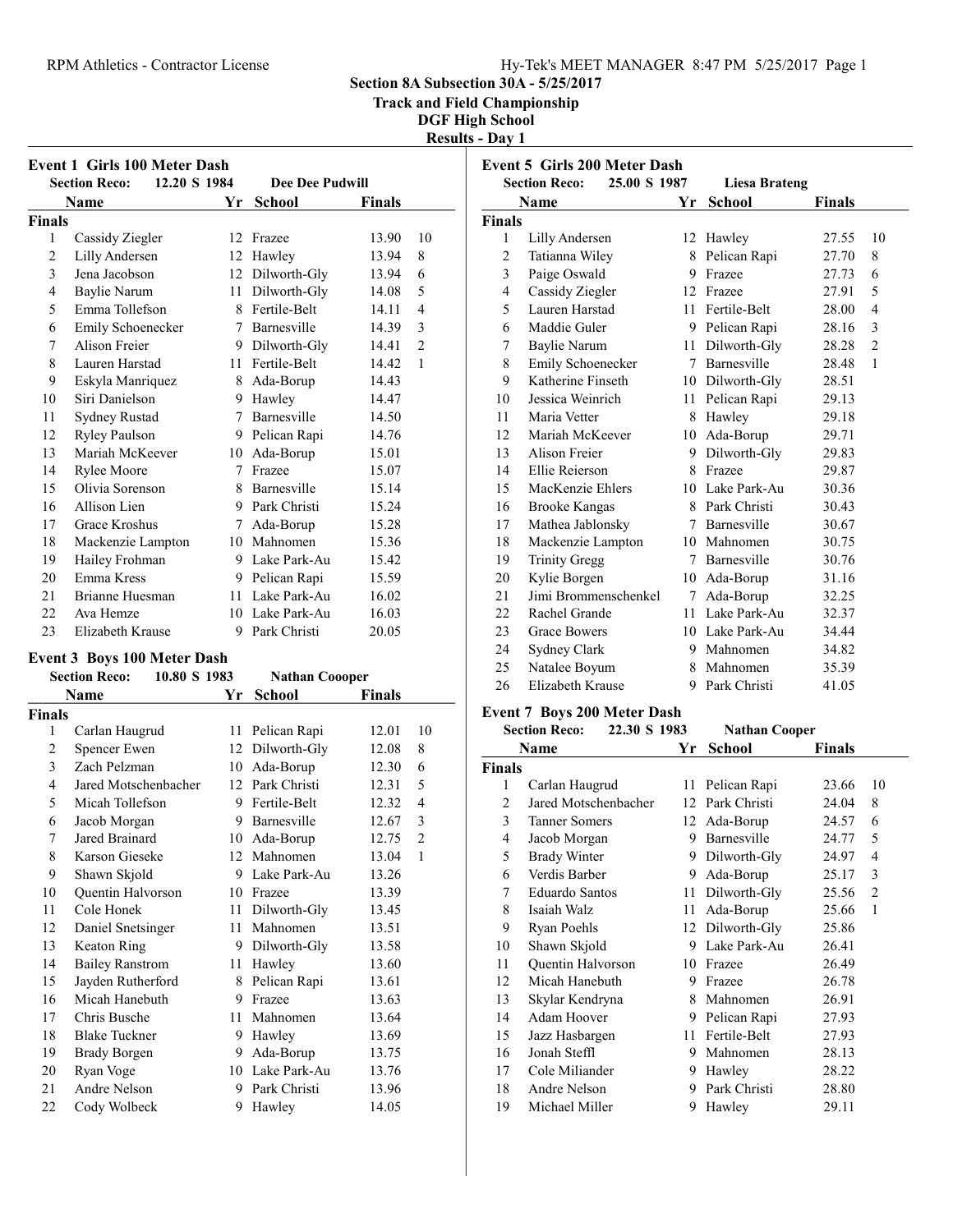### RPM Athletics - Contractor License Hy-Tek's MEET MANAGER 8:47 PM 5/25/2017 Page 2

Section 8A Subsection 30A - 5/25/2017

Track and Field Championship

DGF High School Results - Day 1

|               | 57.84 S 1993<br><b>Section Reco:</b>                                        |             | <b>Amber Bohman</b> |               |                |
|---------------|-----------------------------------------------------------------------------|-------------|---------------------|---------------|----------------|
|               | Name                                                                        | Yr          | <b>School</b>       | <b>Finals</b> |                |
| <b>Finals</b> |                                                                             |             |                     |               |                |
| 1             | Tatianna Wiley                                                              |             | 8 Pelican Rapi      | 1:00.46       | 10             |
| 2             | Marin Roragen                                                               |             | 7 Fertile-Belt      | 1:02.22       | 8              |
| 3             | Abby Syverson                                                               |             | 9 Pelican Rapi      | 1:02.40       | 6              |
| 4             | Maddie Guler                                                                |             | 9 Pelican Rapi      | 1:02.87       | 5              |
| 5             | McKenzie Koenig                                                             |             | 9 Hawley            | 1:03.54       | 4              |
| 6             | Paige Oswald                                                                |             | 9 Frazee            | 1:04.53       | 3              |
| 7             | Lilly Andersen                                                              | 12          | Hawley              | 1:04.54       | $\overline{2}$ |
| 8             | Grace Schindler                                                             |             | 9 Barnesville       | 1:04.71       | $\mathbf{1}$   |
| 9             | Tessa Zima                                                                  |             | 12 Mahnomen         | 1:04.87       |                |
| 10            | Mariah McKeever                                                             |             | 10 Ada-Borup        | 1:05.07       |                |
| 11            | Shania Lehman                                                               |             | 12 Frazee           | 1:06.51       |                |
| 12            | Arianna Gerdon                                                              |             | 10 Dilworth-Gly     | 1:07.79       |                |
| 13            | <b>Brooke Ruebke</b>                                                        |             | 12 Ada-Borup        | 1:08.44       |                |
| 14            | <b>Autumn Patterson</b>                                                     | 8           | Fertile-Belt        | 1:09.05       |                |
| 15            | Mathea Jablonsky                                                            |             | 7 Barnesville       | 1:09.88       |                |
| 16            | Madison Berggren                                                            |             | 9 Dilworth-Gly      | 1:10.16       |                |
| 17            | Ally Critchley                                                              |             | 10 Dilworth-Gly     | 1:13.29       |                |
| 18            | Taylor Wilkowski                                                            |             | 10 Frazee           | 1:13.35       |                |
| 19            | Jimi Brommenschenkel                                                        | $7^{\circ}$ | Ada-Borup           | 1:14.18       |                |
| 20            | Mia Gehrig                                                                  |             | 9 Lake Park-Au      | 1:17.63       |                |
| 21            | Abby Ebersole                                                               |             | 10 Hawley           | 1:17.78       |                |
| 22            | Alexis Gehrig                                                               | 12          | Lake Park-Au        | 1:19.81       |                |
|               |                                                                             |             |                     |               |                |
|               | <b>Event 11 Boys 400 Meter Dash</b><br><b>Section Reco:</b><br>49.57 S 1993 |             | <b>Frank Schaap</b> |               |                |

| 49.57 S 1993<br><b>Section Reco:</b> |                              |    | <b>Frank Schaap</b> |               |                |
|--------------------------------------|------------------------------|----|---------------------|---------------|----------------|
|                                      | Name                         | Yr | <b>School</b>       | Finals        |                |
| <b>Finals</b>                        |                              |    |                     |               |                |
| 1                                    | Garrett Scheel               |    | 12 Dilworth-Gly     | 53.56         | 10             |
| 2                                    | Jacob Vetter                 | 10 | Hawley              | 53.59         | 8              |
| 3                                    | Micah Tollefson              | 9  | Fertile-Belt        | 54.73         | 6              |
| 4                                    | Connor Thompson              | 11 | Ada-Borup           | 54.91         | 5              |
| 5                                    | Carson Haugrud               | 11 | Pelican Rapi        | 55.05         | $\overline{4}$ |
| 6                                    | Matt Hanson                  | 12 | Pelican Rapi        | 55.31         | 3              |
| 7                                    | Isaiah Walz                  | 11 | Ada-Borup           | 56.63         | 2              |
| 8                                    | Steele Armstrong             | 12 | Ada-Borup           | 57.54         | 1              |
| 9                                    | <b>Steven Taves</b>          | 11 | Dilworth-Gly        | 58.19         |                |
| 10                                   | Justin KeenanSyverson        | 9  | Hawley              | 1:00.10       |                |
| 11                                   | Skylar Kendryna              | 8  | Mahnomen            | 1:01.50       |                |
| 12                                   | Allen Daugherty              | 9  | Park Christi        | 1:03.28       |                |
| 13                                   | Cameron Knoll                | 11 | Park Christi        | 1:05.61       |                |
| 14                                   | Adam Hoover                  | 9  | Pelican Rapi        | 1:05.86       |                |
| 15                                   | Jack Miller                  | 9  | Mahnomen            | 1:13.45       |                |
|                                      | Event 13 Girls 800 Meter Run |    |                     |               |                |
|                                      | Section Reco: 2:13.40 S 2001 |    | <b>Ada Anderson</b> |               |                |
|                                      | Name                         | Yr | School              | <b>Finals</b> |                |
| Finals                               |                              |    |                     |               |                |
| 1                                    | Chloe Paulson                | 8  | Pelican Rapi        | 2:32.13       | 10             |

2 12 Pelican Rapi 2:35.45 8<br>3 Faith Rustad 7 Hawley 2:35.87 6 3 2:35.87 6 Faith Rustad 7 Hawley

| ij a 1 | л.                   |    |                 |         |                |  |
|--------|----------------------|----|-----------------|---------|----------------|--|
| 4      | Paige Thompson       | 9  | Hawley          | 2:36.18 | 5              |  |
| 5      | Marin Roragen        | 7  | Fertile-Belt    | 2:37.64 | 4              |  |
| 6      | Brooklyn Erickson    | 11 | Ada-Borup       | 2:39.17 | 3              |  |
| 7      | Ana Puerta           |    | 11 Dilworth-Gly | 2:46.06 | $\overline{2}$ |  |
| 8      | Gracie Arends        | 9  | Dilworth-Gly    | 2:46.08 | 1              |  |
| 9      | <b>Beth Schauer</b>  |    | Lake Park-Au    | 2:47.92 |                |  |
| 10     | Tessa Zima           |    | 12 Mahnomen     | 2:49.16 |                |  |
| 11     | Emma Nielsen         | 11 | Barnesville     | 2:54.31 |                |  |
| 12     | Lauren Nelson        | 8  | Ada-Borup       | 2:56.84 |                |  |
| 13     | <b>Sydney Porter</b> | 9  | Lake Park-Au    | 3:00.90 |                |  |
| 14     | Angela Kilde         | 9  | Frazee          | 3:04.18 |                |  |
| 15     | Madison Sossa        | 10 | Barnesville     | 3:06.62 |                |  |
| 16     | Alisha Robertson     | 9  | Hawley          | 3:18.42 |                |  |
| 17     | Chloe Drummond       | 11 | Park Christi    | 3:20.15 |                |  |
|        | Emily Bredman        |    | Barnesville     | DNF     |                |  |

### Event 15 Boys 800 Meter Run

### Section Reco:  $1:56.78$  S  $5/30/2009$  Moses Heppner

|               | Name                  | Yr | School       | <b>Finals</b> |                |
|---------------|-----------------------|----|--------------|---------------|----------------|
| <b>Finals</b> |                       |    |              |               |                |
| 1             | Dan Wilson            | 11 | Dilworth-Gly | 2:04.15       | 10             |
| 2             | Parker Tjaden         | 11 | Hawley       | 2:06.51       | 8              |
| 3             | Nick Mathsen          | 11 | Ada-Borup    | 2:06.72       | 6              |
| 4             | <b>Dylan Taves</b>    | 10 | Dilworth-Gly | 2:09.67       | 5              |
| 5             | William Bly           | 10 | Mahnomen     | 2:10.43       | 4              |
| 6             | <b>Bailey Johnson</b> | 10 | Lake Park-Au | 2:12.12       | 3              |
| 7             | Alex Sterton          | 8  | Ada-Borup    | 2:12.64       | $\overline{c}$ |
| 8             | Mike Miller           | 11 | Frazee       | 2:12.87       | 1              |
| 9             | Garrett Cossette      | 8  | Lake Park-Au | 2:13.19       |                |
| 10            | Jace Thompson         | 9  | Ada-Borup    | 2:15.57       |                |
| 11            | Josh Finseth          | 7  | Dilworth-Gly | 2:15.77       |                |
| 12            | Matt Thompson         | 9  | Hawley       | 2:17.16       |                |
| 13            | Izaiah Asher          | 10 | Mahnomen     | 2:18.34       |                |
| 14            | Habram Martinez       | 10 | Pelican Rapi | 2:22.69       |                |
| 15            | Seth Isola            | 9  | Frazee       | 2:35.99       |                |
| 16            | Nate Rehder           | 10 | Barnesville  | 2:38.87       |                |
| 17            | Masyn Johnson         | 9  | Hawley       | 2:39.29       |                |
| 18            | Cameron Knoll         | 11 | Park Christi | 2:41.73       |                |
| 19            | Allen Daugherty       | 9  | Park Christi | 2:42.85       |                |
| 20            | David Rock            | 8  | Mahnomen     | 2:58.31       |                |

### Event 17 Girls 1600 Meter Run

|               | Section Reco: 5:13.72 S 2004 |    | <b>Faith Kruchowski</b> |               |                                                                                                                                                                                                                                                                                                                                                                                                        |
|---------------|------------------------------|----|-------------------------|---------------|--------------------------------------------------------------------------------------------------------------------------------------------------------------------------------------------------------------------------------------------------------------------------------------------------------------------------------------------------------------------------------------------------------|
|               | <b>Name</b>                  | Yr | School                  | <b>Finals</b> |                                                                                                                                                                                                                                                                                                                                                                                                        |
| <b>Finals</b> |                              |    |                         |               |                                                                                                                                                                                                                                                                                                                                                                                                        |
|               | Chloe Paulson                |    | 8 Pelican Rapi          | 5:33.53       | 10                                                                                                                                                                                                                                                                                                                                                                                                     |
| 2             | Ellie Morgan                 | 11 | Frazee                  | 5:39.59       | 8                                                                                                                                                                                                                                                                                                                                                                                                      |
| 3             | Olivia Winfrey               | 11 | Ada-Borup               | 5:49.25       | 6                                                                                                                                                                                                                                                                                                                                                                                                      |
| 4             | Lily Peterson                |    | Lake Park-Au            | 5:50.19       | 5                                                                                                                                                                                                                                                                                                                                                                                                      |
| 5             | Megan Danielson              |    | 10 Frazee               | 5:55.34       | 4                                                                                                                                                                                                                                                                                                                                                                                                      |
| 6             | Lily Williams                |    | 7 Pelican Rapi          | 5:59.73       | 3                                                                                                                                                                                                                                                                                                                                                                                                      |
| 7             | Elizabeth Peppel             | 9  | Barnesville             | 6:11.37       | $\mathfrak{D}_{1}^{(1)}=\mathfrak{D}_{2}^{(2)}=\mathfrak{D}_{2}^{(1)}=\mathfrak{D}_{2}^{(1)}=\mathfrak{D}_{2}^{(1)}=\mathfrak{D}_{2}^{(1)}=\mathfrak{D}_{2}^{(1)}=\mathfrak{D}_{2}^{(1)}=\mathfrak{D}_{2}^{(1)}=\mathfrak{D}_{2}^{(1)}=\mathfrak{D}_{2}^{(1)}=\mathfrak{D}_{2}^{(1)}=\mathfrak{D}_{2}^{(1)}=\mathfrak{D}_{2}^{(1)}=\mathfrak{D}_{2}^{(1)}=\mathfrak{D}_{2}^{(1)}=\mathfrak{D}_{2}^{(1$ |
| 8             | <b>Braylee Riewer</b>        |    | Frazee                  | 6:11.99       | 1                                                                                                                                                                                                                                                                                                                                                                                                      |
| 9             | <b>Tessa Hultin</b>          | 9  | Park Christi            | 6:16.21       |                                                                                                                                                                                                                                                                                                                                                                                                        |
| 10            | Emily Bredman                |    | Barnesville             | 6:25.71       |                                                                                                                                                                                                                                                                                                                                                                                                        |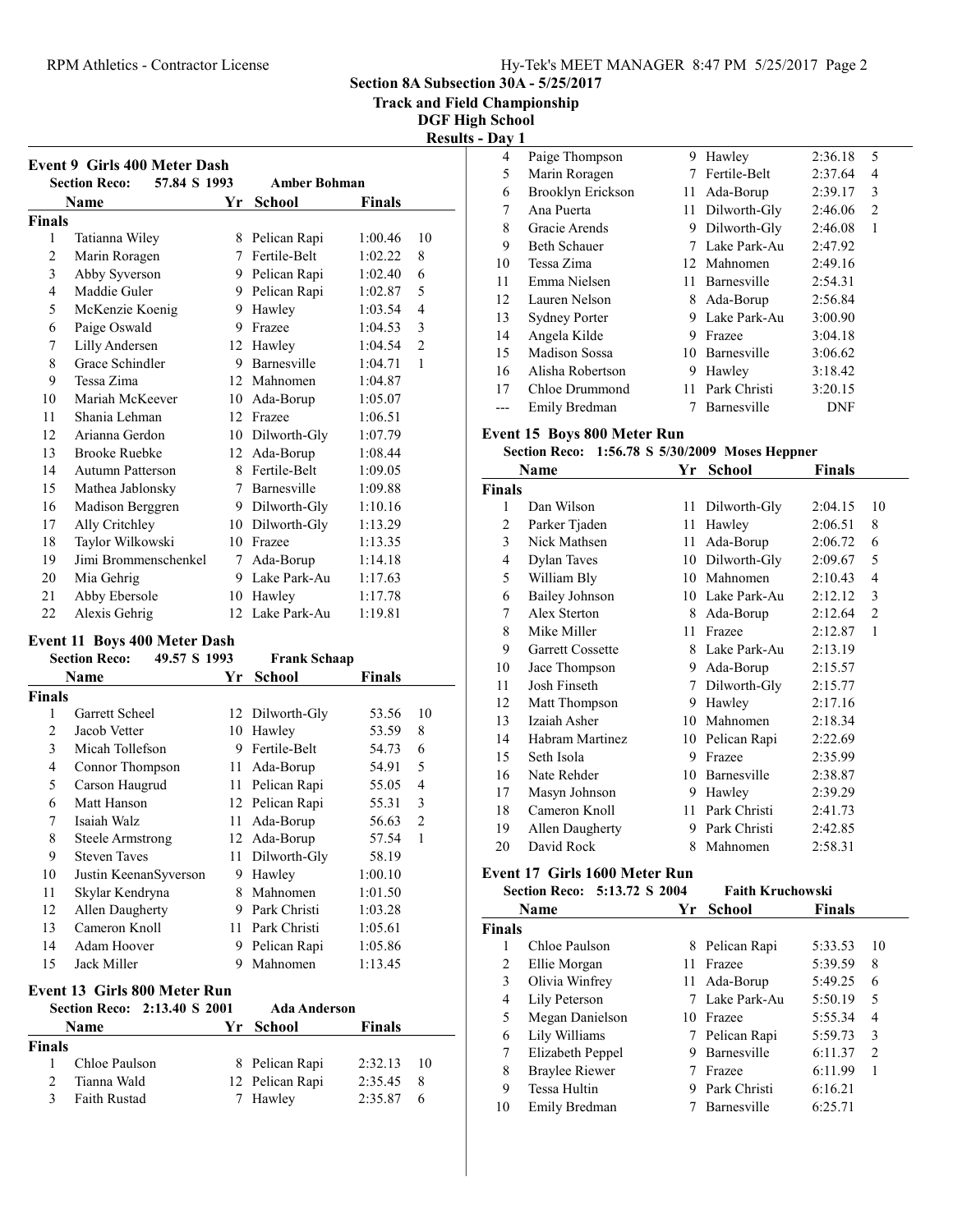### RPM Athletics - Contractor License Hy-Tek's MEET MANAGER 8:47 PM 5/25/2017 Page 3

Section 8A Subsection 30A - 5/25/2017

Track and Field Championship

DGF High School  $\text{sults}$  - Day 1

|    | Finals  (Event 17 Girls 1600 Meter Run) |     |                 |               |
|----|-----------------------------------------|-----|-----------------|---------------|
|    | <b>Name</b>                             |     | Yr School       | <b>Finals</b> |
| 11 | Victoria WhitneyIsaacson                | -10 | Hawley          | 6:30.33       |
| 12 | Julissa Pena                            | 10  | Dilworth-Gly    | 6:36.04       |
| 13 | Anne Sykes                              |     | 11 Fertile-Belt | 6:37.92       |
| 14 | Kaitlyn Thompson                        |     | 11 Barnesville  | 6:38.78       |
| 15 | Gracie Johnson                          |     | 7 Lake Park-Au  | 6:38.82       |
| 16 | Lauren Nelson                           | 8.  | Ada-Borup       | 6:38.83       |
| 17 | Ariel McRory                            |     | 10 Dilworth-Gly | 6:48.49       |
| 18 | Paige Busby                             |     | 12 Hawley       | 6:55.12       |
| 19 | Shayley Gifford                         |     | 12 Dilworth-Gly | 7:00.11       |
| 20 | Chloe Drummond                          | 11. | Park Christi    | 7:13.52       |
| 21 | Haley Bercier                           | 11  | Hawley          | 7:24.49       |

### Event 19 Boys 1600 Meter Run

# Section Reco:  $4:22.18$  S  $5/30/2009$  Moses Heppner<br>Name  $\overline{X}$  School Einals

|        | Name                   | Yr. | <b>School</b>   | <b>Finals</b> |                               |
|--------|------------------------|-----|-----------------|---------------|-------------------------------|
| Finals |                        |     |                 |               |                               |
| 1      | Christian Sterton      |     | 10 Ada-Borup    | 4:56.66       | 10                            |
| 2      | Cole Keeping           |     | 12 Hawley       | 5:05.64       | 8                             |
| 3      | Austin Osland          | 11  | Hawley          | 5:08.08       | 6                             |
| 4      | Jackson Friend         |     | 10 Dilworth-Gly | 5:10.70       | 5                             |
| 5      | Julian Wilkie          |     | 12 Hawley       | 5:14.48       | 4                             |
| 6      | Grady Larsen           | 9   | Frazee          | 5:17.80       | 3                             |
| 7      | Sanden O'Connell       | 10  | Lake Park-Au    | 5:18.64       | $\mathfrak{D}_{\mathfrak{p}}$ |
| 8      | Kai Nellermoe          | 10  | Park Christi    | 5:34.90       | 1                             |
| 9      | Jacob Beaudine-Schlick | 9   | Lake Park-Au    | 5:36.11       |                               |
| 10     | Evan Borgen            | 11  | Ada-Borup       | 5:37.77       |                               |
| 11     | Ian Ziebarth           | 9   | Park Christi    | 5:39.30       |                               |
| 12     | <b>Chandler Grey</b>   | 7   | Dilworth-Gly    | 5:42.43       |                               |
| 13     | Chris Walz             | 10  | Dilworth-Gly    | 6:17.89       |                               |
| 14     | Jack Miller            | 9   | Mahnomen        | 6:26.72       |                               |
| 15     | David Rock             | 8   | Mahnomen        | 6:48.51       |                               |

#### Event 21 Girls 3200 Meter Run

| Finals                     |
|----------------------------|
|                            |
|                            |
| 12:20.38<br>10             |
| 12:29.38<br>8              |
| 12:30.77<br>6              |
| 5<br>13:03.35              |
| 13:03.50<br>4              |
| 13:09.36<br>3              |
| $\overline{2}$<br>13:17.50 |
| 13:27.22<br>1              |
| 13:47.67                   |
| 14:02.17                   |
| 14:51.24                   |
| 15:07.83                   |
| 15:07.84                   |
| 15:18.11                   |
|                            |

|        | Event 23 Boys 3200 Meter Run |     |                    |               |                |
|--------|------------------------------|-----|--------------------|---------------|----------------|
|        | Section Reco: 9:31.50 S 1987 |     | <b>Troy Larson</b> |               |                |
|        | Name                         | Yr  | School             | <b>Finals</b> |                |
| Finals |                              |     |                    |               |                |
|        | Christian Sterton            | 10  | Ada-Borup          | 10:35.19      | 10             |
| 2      | <b>Tyrel Quick</b>           | 11. | Ada-Borup          | 10:49.96      | 8              |
| 3      | Cade Dawson                  | 9   | Dilworth-Gly       | 10:50.12      | 6              |
| 4      | Alex Beck                    | 8   | Frazee             | 10:50.37      | 5              |
| 5      | David Johnston               | 9   | Pelican Rapi       | 10:50.51      | 4              |
| 6      | Christian Carlson            | 8   | Frazee             | 11:16.57      | 3              |
| 7      | Sanden O'Connell             |     | 10 Lake Park-Au    | 11:46.91      | $\mathfrak{D}$ |
| 8      | Jackson Friend               |     | 10 Dilworth-Gly    | 11:57.91      | 1              |
| 9      | Jacob Beaudine-Schlick       | 9   | Lake Park-Au       | 12:00.25      |                |
| 10     | Kai Nellermoe                | 10  | Park Christi       | 12:19.89      |                |
| 11     | Bradyn Steen                 | 9   | Dilworth-Gly       | 12:20.65      |                |
| 12     | Evan Borgen                  | 11  | Ada-Borup          | 12:26.37      |                |
|        |                              |     |                    |               |                |

### Event 25 Girls 100 Meter Hurdles

|                | <b>Section Reco:</b> | 15.24 S 2003 | Kayla Wahlin |        |                |
|----------------|----------------------|--------------|--------------|--------|----------------|
|                | Name                 | Yr           | School       | Finals |                |
| <b>Finals</b>  |                      |              |              |        |                |
| 1              | Kayla Sirjord        | 11           | Hawley       | 16.96  | 10             |
| 2              | Paige Ziegler        | 9            | Frazee       | 17.54  | 8              |
| 3              | Ella Rockstad        |              | 12 Ada-Borup | 17.87  | 6              |
| $\overline{4}$ | Kaylie Breid         | 11           | Dilworth-Gly | 18.15  | 5              |
| 5              | Jaryn Johannsen      | 9            | Frazee       | 18.47  | 4              |
| 6              | Mackenzie Thornton   | 10           | Pelican Rapi | 18.55  | 3              |
| 7              | Lindsey Borgen       | 7            | Ada-Borup    | 19.21  | $\overline{2}$ |
| 8              | Rylee Moore          | 7            | Frazee       | 19.56  | 1              |
| 9              | Chloe Netland        | 10           | Fertile-Belt | 20.02  |                |
| 10             | Abby Ranz            | 7            | Fertile-Belt | 21.05  |                |
| 11             | Tayla Dufault        | 8            | Dilworth-Gly | 21.06  |                |
| 12             | Abby Krebsbach       | 8            | Mahnomen     | 21.16  |                |
| 13             | Annie Waale          | 8            | Dilworth-Gly | 21.38  |                |
| 14             | Alanis Kent          | 12           | Mahnomen     | 22.23  |                |
| ---            | Kendra Paulson       | 10           | Barnesville  | DO     |                |

### Event 27 Boys 110 Meter Hurdles

|             |                                               |                                                                                          | <b>Luke Pfeifer</b> |                                                                                                                             |               |
|-------------|-----------------------------------------------|------------------------------------------------------------------------------------------|---------------------|-----------------------------------------------------------------------------------------------------------------------------|---------------|
|             |                                               |                                                                                          | <b>School</b>       | <b>Finals</b>                                                                                                               |               |
|             |                                               |                                                                                          |                     |                                                                                                                             |               |
|             |                                               |                                                                                          |                     | 16.47                                                                                                                       | 10            |
| Ethan Edeen |                                               |                                                                                          |                     | 17.02                                                                                                                       | 8             |
|             |                                               |                                                                                          |                     | 17.29                                                                                                                       | 6             |
| Jake Rames  |                                               |                                                                                          |                     | 18.15                                                                                                                       | 5             |
| Joby Geifer |                                               |                                                                                          |                     | 18.62                                                                                                                       | 4             |
|             |                                               |                                                                                          |                     | 18.76                                                                                                                       | 3             |
|             |                                               |                                                                                          |                     | 19.44                                                                                                                       | $\mathcal{L}$ |
|             |                                               | 10                                                                                       | Ada-Borup           | 19.68                                                                                                                       |               |
|             | <b>Section Reco:</b><br><b>Name</b><br>Finals | Luke Heitman<br>Carter Mosher<br>Peyton Schwehr<br>Hunter Zenzen<br><b>Bailey Spaeth</b> | 14.59 S 1996        | Yr.<br>12 Ada-Borup<br>12 Dilworth-Gly<br>12 Fertile-Belt<br>12 Dilworth-Gly<br>10 Frazee<br>10 Dilworth-Gly<br>Barnesville |               |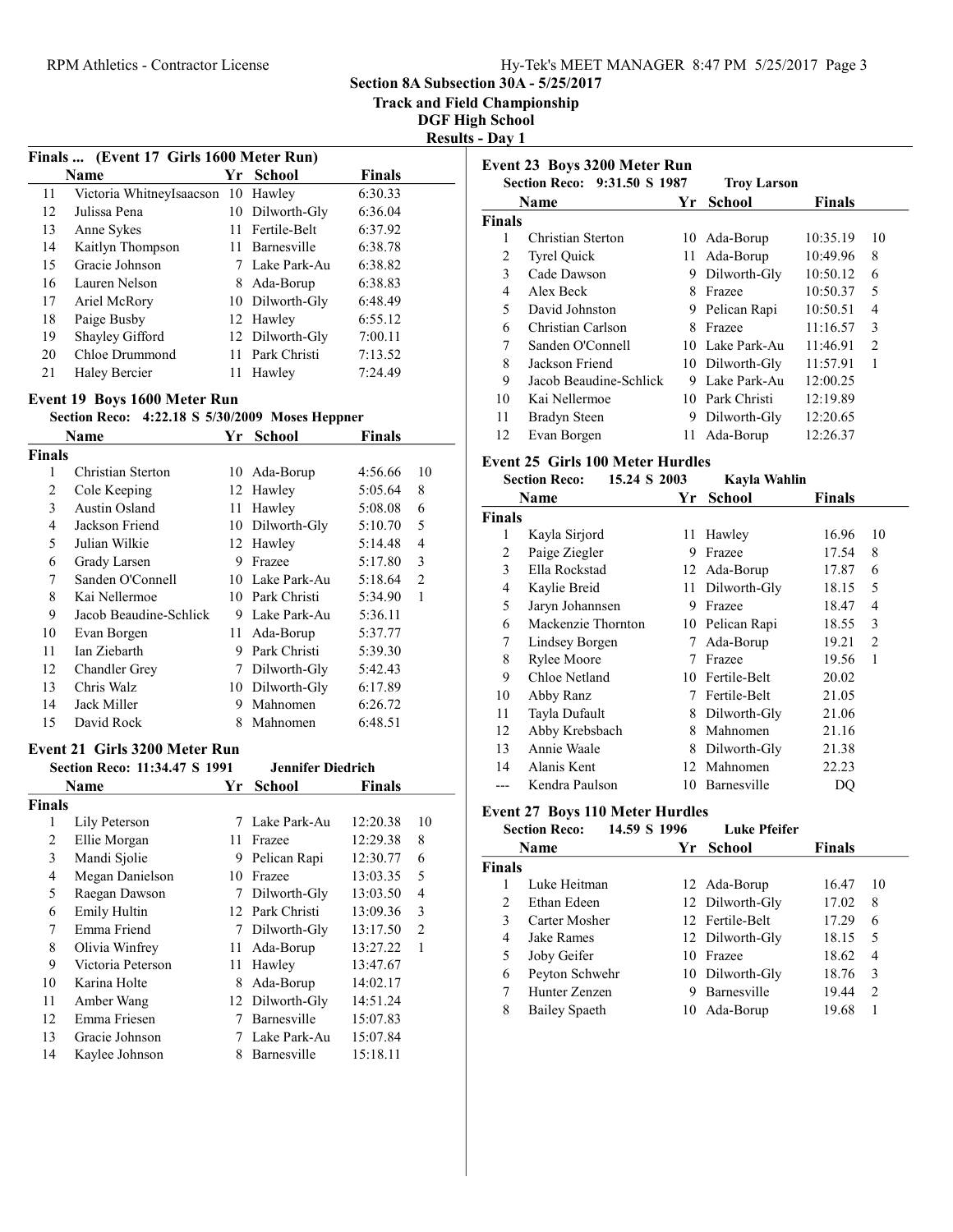| Hy-Tek's MEET MANAGER 8:47 PM 5/25/2017 Page 4 |  |  |  |
|------------------------------------------------|--|--|--|
|------------------------------------------------|--|--|--|

5 5.78 4<br>1) Emily Spilde 10 55.78 4<br>2) Kimberly Maesse 8 1) Emily Spilde 10 2) Kimberly Maesse 8<br>3) Sydney Rustad 7 4) Olivia Sorenson 8

4) Olivia Sorenson 8

Section 8A Subsection 30A - 5/25/2017

Track and Field Championship

igh School

|                                                                                | <b>DGF High Schoo</b>         |
|--------------------------------------------------------------------------------|-------------------------------|
|                                                                                | <b>Results - Day 1</b><br>5   |
| <b>Event 29 Girls 300 Meter Hurdles</b>                                        | 1)                            |
| 43.14 S 1987<br><b>Section Reco:</b>                                           | <b>Liesa Brateng</b><br>3)    |
| <b>School</b><br>Name<br>Yr                                                    | <b>Finals</b><br>6            |
| <b>Finals</b>                                                                  | 1)                            |
| 9 Park Christi<br>1<br>Karley Motschenbacher                                   | 10<br>46.42<br>3)             |
| 2<br>Jaryn Johannsen<br>9 Frazee                                               | 50.22<br>$\,8\,$<br>7         |
| 3<br>Mackenzie Weinberger<br>Park Christi<br>11                                | 50.76<br>6<br>1)              |
| 4<br>Kaylie Isaman<br>10<br>Pelican Rapi                                       | 5<br>51.31<br>3)              |
| 5<br>Kayla Sirjord<br>11<br>Hawley                                             | $\overline{4}$<br>51.42<br>8  |
| Mackenzie Thornton<br>Pelican Rapi<br>6<br>10                                  | 3<br>52.32<br>1)              |
| Paige Ziegler<br>9<br>Frazee<br>7                                              | $\overline{2}$<br>52.90<br>3) |
| Park Christi<br>8<br>Bria Larson<br>9                                          | 9<br>53.02<br>$\mathbf{1}$    |
| Kaylie Breid<br>9<br>Dilworth-Gly<br>11                                        | 55.37<br>1)                   |
| 10<br>Annie Waale<br>Dilworth-Gly<br>8                                         | 3)<br>56.15                   |
| Ada-Borup<br>11<br>Lindsey Borgen<br>7                                         | 10<br>57.50                   |
| 12<br>Tayla Dufault<br>Dilworth-Gly<br>8                                       | 1)<br>57.60                   |
| Olivia Sorenson<br>Barnesville<br>13<br>8                                      | 3)<br>58.06                   |
| Barnesville<br>14<br>Claire Meyer<br>10                                        | 58.23<br><b>Event 3</b>       |
| Abby Ranz<br>Fertile-Belt<br>15<br>7                                           | 59.09<br>Secti                |
| Leslie Walz<br>16<br>Ada-Borup<br>9                                            | 1:01.47<br>A. Mola            |
|                                                                                | T                             |
| <b>Event 31 Boys 300 Meter Hurdles</b><br>39.14 S 1992<br><b>Section Reco:</b> | Finals<br><b>Tony Paul</b>    |
| Name<br><b>School</b><br>Yr                                                    | 1<br><b>Finals</b>            |
|                                                                                | 1)                            |
| <b>Finals</b><br>Luke Heitman<br>$\mathbf{1}$                                  | 3)<br>10<br>41.80             |
| 12 Ada-Borup<br>2<br>Peyton Schwehr<br>Dilworth-Gly<br>10                      | $\overline{2}$<br>8<br>42.91  |
| 3<br>Ethan Edeen<br>Dilworth-Gly<br>12                                         | 1)<br>6<br>45.21              |
| 4<br>Dilworth-Gly<br>Jake Rames<br>12                                          | 3)<br>5<br>45.50              |

12 Dilworth-Gly

5 Joby Geifer 10 Frazee 45.93 4 6 46.22 3 Hunter Magnusson 10 Hawley 7 46.40 2 Hunter Zenzen 9 Barnesville 8 Isaac Janssen 9 Park Christi 48.21 1 9 48.93 Bailey Spaeth 10 Ada-Borup

| 6  | Ada-Borup                                                               | 56.53                   | 3   |
|----|-------------------------------------------------------------------------|-------------------------|-----|
|    | 1) Eskyla Manriquez 8                                                   | 2) Grace Kroshus 7      |     |
|    | 3) Kylie Borgen 10                                                      | 4) Haley Olson 8        |     |
|    | 7 Pelican Rapids                                                        | 56.89                   | 2   |
|    | 1) Chloe Miltich 10                                                     | 2) Ryley Paulson 9      |     |
|    | 3) Emma Kress 9                                                         | 4) Larissa Seifert 10   |     |
| 8  | Lake Park-Audubon                                                       | 57.35                   | - 1 |
|    | 1) Ava Hemze 10                                                         | 2) Brianne Huesman 11   |     |
|    | 3) MacKenzie Ehlers 10                                                  | 4) Rachel Grande 11     |     |
| 9  | Mahnomen                                                                | 58.72                   |     |
|    | 1) Abby Large 11                                                        | 2) Mackenzie Lampton 10 |     |
|    | 3) Caterina Guinn 7                                                     | 4) Abby Krebsbach 8     |     |
| 10 | Hawley                                                                  | 59.05                   |     |
|    | 1) Katie Groth 12                                                       | 2) Sarah Hannah 12      |     |
|    | 3) Kinessa Deltner 9                                                    | 4) Aliza Hochhalter 9   |     |
|    |                                                                         |                         |     |
|    | Event 35 Boys 4x100 Meter Relay<br><b>Section Reco:</b><br>43.81 S 1992 |                         |     |
|    |                                                                         |                         |     |

#### A. Molacek, T. Paul, S. Sedlacek, J. Efta

|               | <b>Team</b>             | Relay                | Finals                   |              |
|---------------|-------------------------|----------------------|--------------------------|--------------|
| <b>Finals</b> |                         |                      |                          |              |
| 1             | Ada-Borup               |                      | 46.46                    | 10           |
|               | 1) Zach Pelzman 10      | 2) Jared Brainard 10 |                          |              |
|               | 3) Verdis Barber 9      |                      | 4) Steele Armstrong 12   |              |
| $\mathcal{L}$ | Dilworth-Gly            |                      | 46.65                    | 8            |
|               | 1) Brady Winter 9       | 2) Ryan Poehls 12    |                          |              |
|               | 3) Eduardo Santos 11    | 4) Ben Beyer 12      |                          |              |
| 3             | Pelican Rapids          |                      | 46.81                    | 6            |
|               | 1) Carson Haugrud 11    |                      | 2) Carlan Haugrud 11     |              |
|               | 3) Matt Hanson 12       |                      | 4) Donovan Young 12      |              |
| 4             | Fertile-Beltrami        |                      | 47.97                    | 5            |
|               | 1) Carter Mosher 12     | 2) Harmon Leibl 10   |                          |              |
|               | 3) Micah Tollefson 9    |                      | 4) Isaiah Horgeshimer 11 |              |
| 5             | Frazee                  |                      | 48.47                    | 4            |
|               | 1) Cole Fleisher 9      | 2) Caleb Drescher 11 |                          |              |
|               | 3) Kaden Hiemenz 8      | 4) Caleb Wutzke 10   |                          |              |
| 6             | Lake Park-Audubon       |                      | 48.53                    | 3            |
|               | 1) William James III 12 | 2) Ryan Voge 10      |                          |              |
|               | 3) Shawn Skjold 9       |                      | 4) William Hannesson 10  |              |
| 7             | Hawley                  |                      | 50.07                    | 2            |
|               | 1) Bailey Ranstrom 11   | 2) Tyler Todd 11     |                          |              |
|               | 3) Leonard Jeral 11     | 4) Blake Tuckner 9   |                          |              |
| 8             | Mahnomen                |                      | 50.27                    | $\mathbf{1}$ |
|               | 1) Karson Gieseke 12    |                      | 2) Daniel Snetsinger 11  |              |
|               | 3) Nick Podlak 11       | 4) Chris Busche 11   |                          |              |

# Event 33 Girls 4x100 Meter Relay

Section Reco: 50.99 S 1992

# R.A. Watt, T. Melquist, K. Hjelle, T. Hecht

|               | Team                       | Relav            | <b>Finals</b>         |        |
|---------------|----------------------------|------------------|-----------------------|--------|
| <b>Finals</b> |                            |                  |                       |        |
|               | Frazee                     |                  | 52.22                 | 10     |
|               | 1) Ellie Reierson 8        |                  | 2) Paige Oswald 9     |        |
|               | 3) Paige Ziegler 9         |                  | 4) Cassidy Ziegler 12 |        |
|               | 2 Fertile-Beltrami         |                  | 53.57                 | 8      |
|               | 1) Arielle Capes 12        |                  | 2) Lauren Harstad 11  |        |
|               | 3) Megan Sirjord 12        |                  | 4) Emma Tollefson 8   |        |
| 3             | Dilworth-Gly               |                  | 54.04                 | 6      |
|               | 1) Jamie Wagner 12         |                  | 2) Megan Weiser 12    |        |
|               | 3) Mercedes Dennis 11      |                  | 4) Jena Jacobson 12   |        |
| 4             | Park Christian             |                  | 55.33                 | $\sim$ |
|               | 1) Mackenzie Weinberger 11 | 2) Bria Larson 9 |                       |        |
|               | 3) Gabby Sandman 9         |                  | 4) Anna Koslowsky 9   |        |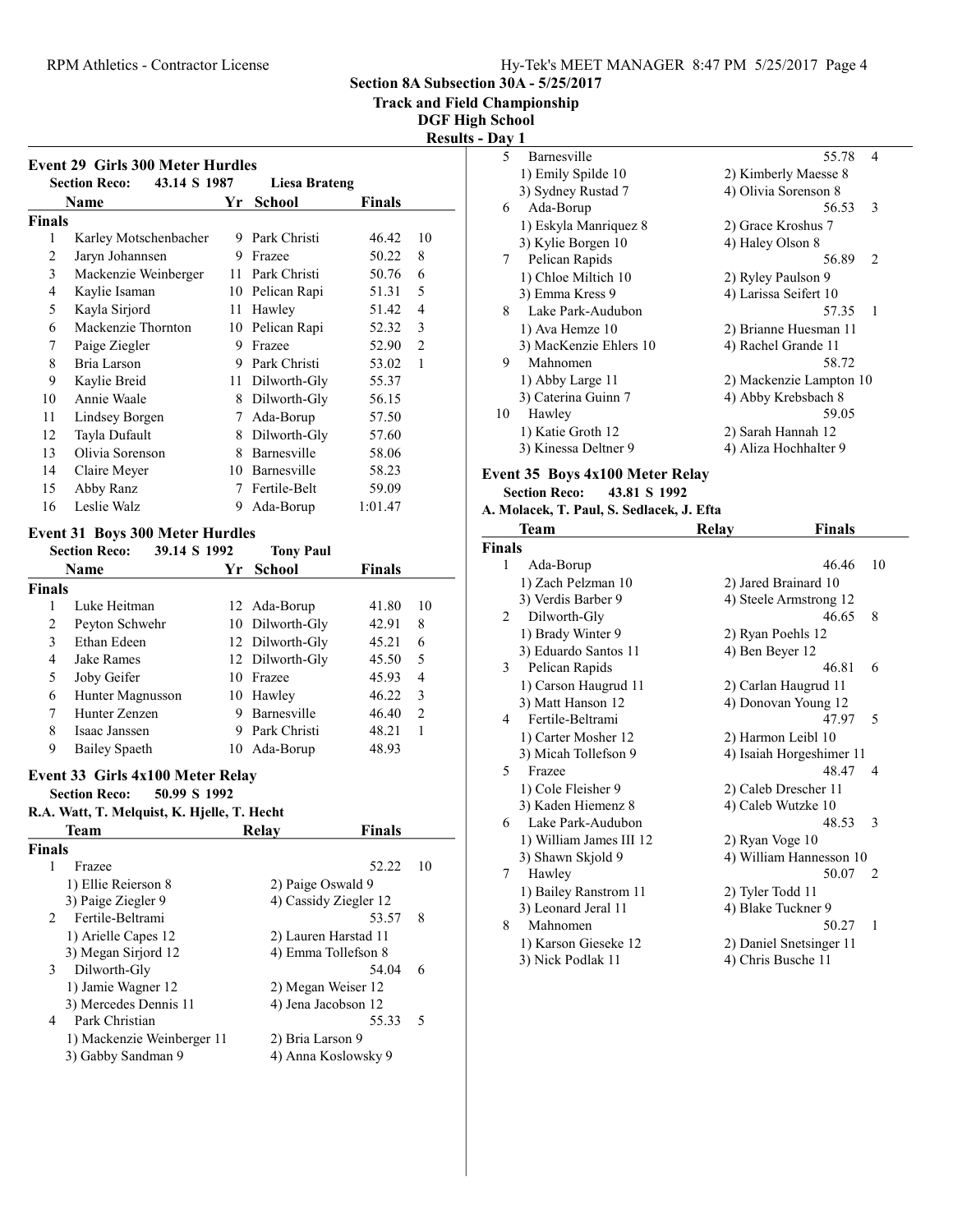Event 37 Girls 4x200 Meter Relay

Section 8A Subsection 30A - 5/25/2017

Track and Field Championship

DGF High School

Results -

### Section Reco: 1:46.00 S 5/30/2009 Bagley/Fosston\* M Berg, K Day, L Bardwell, A Huschle Team Relay Finals Finals 1 Dilworth-Gly 1:51.97 10 1) Baylie Narum 11 2) Megan Weiser 12 3) Katherine Finseth 10 4) Jena Jacobson 12 2 1:52.84 8 Barnesville 1) Emily Spilde 10 2) Emily Schoenecker 7 3) Grace Schindler 9 4) Sydney Rustad 7 3 1:56.37 6 Park Christian 1) Mackenzie Weinberger 11 2) Brooke Kangas 8 3) Signe Harris 10 4) Anna Koslowsky 9 4 1:57.03 5 Pelican Rapids 1) Haley Westby 11 2) Emily Monson 12<br>3) Larissa Seifert 10 4) Jessica Weinrich 1 4) Jessica Weinrich 11 5 Hawley 1:58.05 4 1) Siri Danielson 9 2) Kaitlyn Kopacek 10 3) Victoria Branden 10 4) Paige Thompson 9 6 1:59.51 3 Fertile-Beltrami 1) Arielle Capes 12 2) Megan Sirjord 12 3) Autumn Patterson 8 4) Emma Tollefson 8<br>2:01.0 2:01 7 2:01.08 2 Ada-Borup 1) Eskyla Manriquez 8 2) Grace Kroshus 7 3) Kylie Borgen 10 4) Lindsey Borgen 7 8 Frazee 2:03.39 1 1) Hailey Ellingson 12 2) Harley Stroburg 11 3) Tiffany Lawrence 7 4) Rylee Moore 7 9 2:06.63 Lake Park-Audubon 1) Rachel Grande 11 2) MacKenzie Ehlers 10 3) Kay Pederson 9 4) Mia Gehrig 9 10 Mahnomen 2:20.55 1) Alanis Kent 12 2) Caterina Guinn 7 3) Josie Anderson 8 4) Natalee Boyum 8 Event 39 Boys 4x200 Meter Relay Section Reco: 1:32.54 S 1998 J. King, T. Lueck, D. Oian, B. McCoy Team Relay Finals Finals 1 Ada-Borup 1:35.83 10 1) Zach Pelzman 10 2) Luke Heitman 12 3) Jared Brainard 10 4) Tanner Somers 12 2 Frazee 1:38.58 8 1) Caleb Drescher 11 2) Cole Fleisher 9 3) Mike Miller 11 4) Caleb Wutzke 10<br>Dilworth-Gly 1:40.34 3 1:40.34 6 Dilworth-Gly 1) Brady Winter 9 2) Ryan Poehls 12 3) Ben Beyer 12 4) Spencer Ewen 12 4 1:42.83 5 Lake Park-Audubon 1) William James III 12 2) Nicholas Donovan 10<br>3) William Hannesson 10 4) Ryan Voge 10 3) William Hannesson 10

| - Day 1       |                                            |       |                         |    |
|---------------|--------------------------------------------|-------|-------------------------|----|
| 5             | Fertile-Beltrami                           |       | 1:44.20                 | 4  |
|               | 1) Carter Mosher 12                        |       | 2) Jazz Hasbargen 11    |    |
|               | 3) Albert Kargel 10                        |       | 4) Preston Hovde 11     |    |
| 6             | Mahnomen                                   |       | 1:50.02                 | 3  |
|               | 1) Izaiah Asher 10                         |       | 2) Jonah Steffl 9       |    |
|               | 3) Skylar Kendryna 8                       |       | 4) Kael Snetsinger 9    |    |
| $---$         | Hawley                                     |       | DQ                      |    |
|               | 1) Chase Libak 10                          |       | 2) Hunter Magnusson 10  |    |
|               | 3) Jacob Vetter 10                         |       | 4) Noah Glad 10         |    |
|               |                                            |       |                         |    |
|               | Event 41 Girls 4x400 Meter Relay           |       |                         |    |
|               | Section Reco: 4:01.09 S 2001               |       |                         |    |
|               | B. Lisell, S. Olson, H. Evans, A. Anderson |       |                         |    |
|               | Team                                       | Relay | Finals                  |    |
| <b>Finals</b> |                                            |       |                         |    |
| 1             | Pelican Rapids                             |       | 4:11.87                 | 10 |
|               | 1) Maddie Guler 9                          |       | 2) Abby Syverson 9      |    |
|               | 3) Chloe Paulson 8                         |       | 4) Tatianna Wiley 8     |    |
| 2             | Hawley                                     |       | 4:16.25                 | 8  |
|               | 1) Siri Danielson 9                        |       | 2) Katie Boucher 11     |    |
|               | 3) Nicole Bentley 11                       |       | 4) McKenzie Koenig 9    |    |
| 3             | Frazee                                     |       | 4:30.53                 | 6  |
|               | 1) Hailey Ellingson 12                     |       | 2) Shania Lehman 12     |    |
|               | 3) Jaryn Johannsen 9                       |       | 4) Ellie Morgan 11      |    |
| 4             | Barnesville                                |       | 4:31.35                 | 5  |
|               | 1) Mathea Jablonsky 7                      |       | 2) Grace Schindler 9    |    |
|               | 3) Jordan Tschumperlin 8                   |       | 4) Samantha Passa 8     |    |
| 5             | Dilworth-Gly                               |       | 4:40.15                 | 4  |
|               | 1) Arianna Gerdon 10                       |       | 2) Ally Critchley 10    |    |
|               | 3) Madison Berggren 9                      |       | 4) Aleeya Verdi 11      |    |
| 6             | Park Christian                             |       | 4:40.56                 | 3  |
|               | 1) Signe Harris 10                         |       | 2) Mady Wagendorf 8     |    |
|               | 3) Gabby Sandman 9                         |       | 4) Anna Koslowsky 9     |    |
| 7             | Ada-Borup                                  |       | 4:40.83                 | 2  |
|               | 1) Brooke Ruebke 12                        |       | 2) Brooklyn Erickson 11 |    |
|               | 3) Haley Olson 8                           |       | 4) Olivia Winfrey 11    |    |
| 8             | Fertile-Beltrami                           |       | 4:43.65                 | 1  |
|               | 1) Gracie Gunufson 10                      |       | 2) Marin Roragen 7      |    |
|               | 3) Autumn Patterson 8                      |       | 4) Aubree Steffes 8     |    |
| 9             | Lake Park-Audubon                          |       | 4:56.73                 |    |
|               | 1) Kay Pederson 9                          |       | 2) Mia Gehrig 9         |    |
|               | 3) Lily Peterson 7                         |       | 4) Hailey Frohman 9     |    |
|               | <b>Event 43 Boys 4x400 Meter Relay</b>     |       |                         |    |
|               | Section Reco: 3:28.43 S 1996               |       |                         |    |
|               |                                            |       |                         |    |

| D. Larson, N. Thelen, J. Klotz, M. Jacobson |                 |                      |     |  |
|---------------------------------------------|-----------------|----------------------|-----|--|
| Team                                        | Relav           | <b>Finals</b>        |     |  |
| Finals                                      |                 |                      |     |  |
| Dilworth-Gly                                |                 | 3:36.63              | -10 |  |
| 1) Ben Beyer 12                             |                 | 2) Ethan Edeen 12    |     |  |
| 3) Dan Wilson 11                            |                 | 4) Garrett Scheel 12 |     |  |
| Hawley                                      |                 | 3:38.10              | 8   |  |
| 1) Chase Libak 10                           | 2) Noah Glad 10 |                      |     |  |
| 3) Jacob Vetter 10                          |                 | 4) Parker Tjaden 11  |     |  |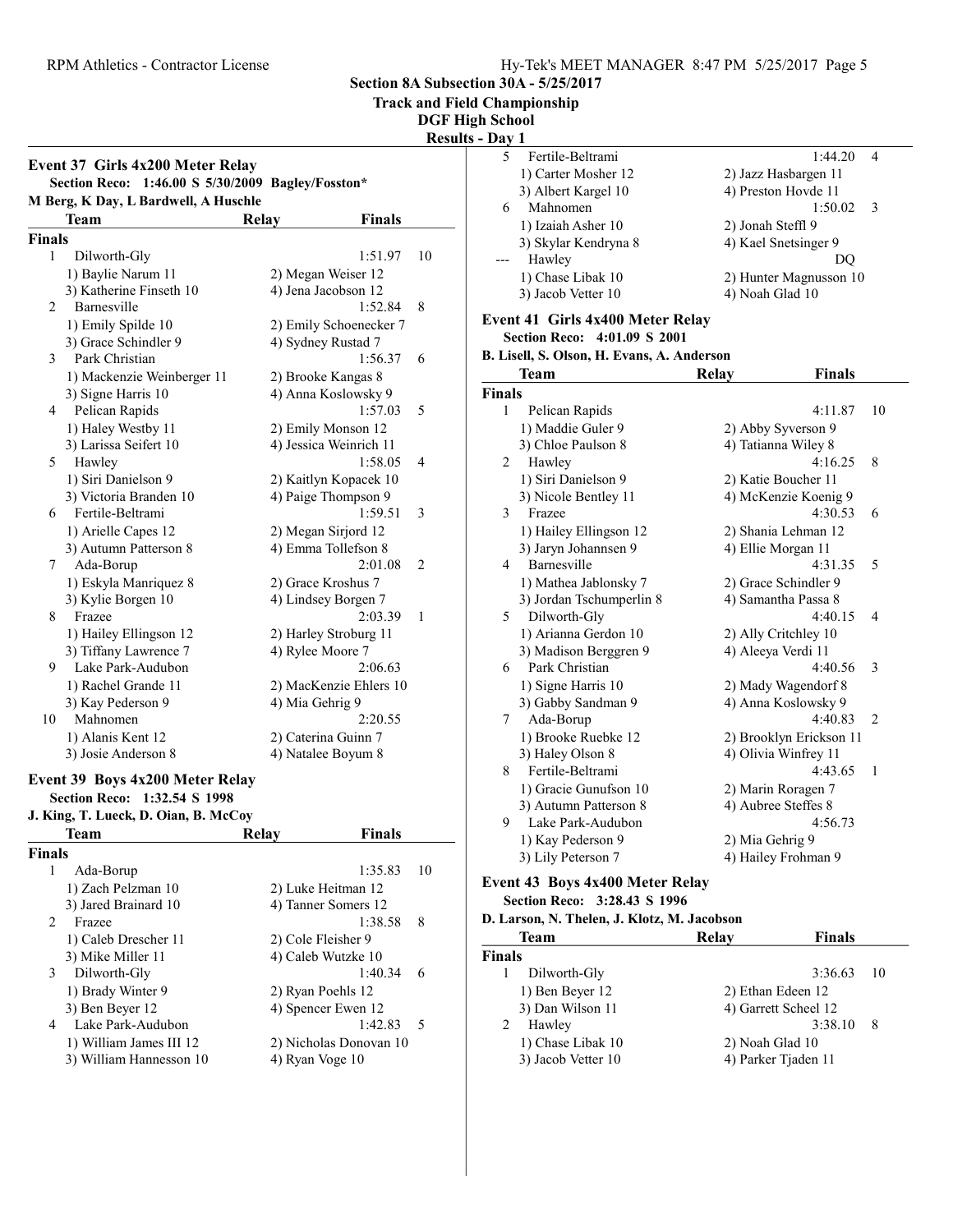Section 8A Subsection 30A - 5/25/2017

Track and Field Championship

DGF High School Results - Day 1

|             |                                           |                         | 11 L.J U      |
|-------------|-------------------------------------------|-------------------------|---------------|
|             | Finals  (Event 43 Boys 4x400 Meter Relay) |                         |               |
|             | Team                                      | <b>Finals</b><br>Relay  |               |
| 3           | Ada-Borup                                 | 3:40.60                 | 6             |
|             | 1) Connor Thompson 11                     | 2) Nick Mathsen 11      |               |
|             | 3) Alex Sterton 8                         | 4) Tanner Somers 12     |               |
| 4           | Frazee                                    | 3:42.58                 | - 5           |
|             | 1) Caleb Drescher 11                      | 2) Joby Geifer 10       |               |
|             | 3) Mike Miller 11                         | 4) Caleb Wutzke 10      |               |
|             | 5 Lake Park-Audubon                       | 3:43.79                 | 4             |
|             | 1) Bailey Johnson 10                      | 2) Garrett Cossette 8   |               |
|             | 3) Nicholas Donovan 10                    | 4) William James III 12 |               |
| 6           | Pelican Rapids                            | 3:51.36                 | -3            |
|             | 1) Matt Hanson 12                         | 2) Carson Haugrud 11    |               |
|             | 3) Zane Brosowske 10                      | 4) Eli Sytsma 10        |               |
| $7^{\circ}$ | Fertile-Beltrami                          | 4:03.80                 | $\mathcal{L}$ |
|             | 1) Hunter Hitchen 9                       | 2) Albert Kargel 10     |               |
|             | 3) Bradley Clarke 12                      | 4) Andrew Wadsworth 10  |               |
|             |                                           |                         |               |

### Event 45 Girls 4x800 Meter Relay Section Reco: 9:33.80 S 2001

# S. Olson, K. Jaenicke, H. Evans, A. Anderson

|                          | Team                    | Relay            | Finals                 |                |
|--------------------------|-------------------------|------------------|------------------------|----------------|
| Finals                   |                         |                  |                        |                |
| 1                        | Pelican Rapids          |                  | 10:23.99               | 10             |
|                          | 1) Tianna Wald 12       |                  | 2) Mandi Sjolie 9      |                |
|                          | 3) Kaylie Isaman 10     |                  | 4) Abby Syverson 9     |                |
| 2                        | Hawley                  |                  | 10:50.21               | 8              |
|                          | 1) Katie Boucher 11     |                  | 2) Nicole Bentley 11   |                |
|                          | 3) Victoria Branden 10  |                  | 4) McKenzie Koenig 9   |                |
| 3                        | Ada-Borup               |                  | 10:51.59               | 6              |
|                          | 1) Brooklyn Erickson 11 |                  | 2) Brooke Ruebke 12    |                |
|                          | 3) Karina Holte 8       |                  | 4) Haley Olson 8       |                |
| 4                        | Dilworth-Gly            |                  | 11:10.61               | 5              |
|                          | 1) Gracie Arends 9      |                  | 2) Ally Critchley 10   |                |
|                          | 3) Arianna Gerdon 10    | 4) Ana Puerta 11 |                        |                |
| $\overline{\phantom{0}}$ | Park Christian          |                  | 11:14.49               | 4              |
|                          | 1) Mady Wagendorf 8     |                  | 2) Tessa Hultin 9      |                |
|                          | 3) Anna Skarphol 11     | 4) Bria Larson 9 |                        |                |
| 6                        | Barnesville             |                  | 11:21.98               | 3              |
|                          | 1) Elizabeth Peppel 9   |                  | 2) Emma Nielsen 11     |                |
|                          | 3) Madison Sossa 10     |                  | 4) Kimberly Maesse 8   |                |
| 7                        | Frazee                  |                  | 11:43.86               | $\mathfrak{D}$ |
|                          | 1) Angela Kilde 9       |                  | 2) Taylor Wilkowski 10 |                |
|                          | 3) Tiffany Lawrence 7   |                  | 4) Braylee Riewer 7    |                |
| 8                        | Lake Park-Audubon       |                  | 11:52.73               | 1              |
|                          | 1) Beth Schauer 7       |                  | 2) Sydney Porter 9     |                |
|                          | 3) Kay Pederson 9       |                  | 4) Hailey Frohman 9    |                |
| 9                        | Mahnomen                |                  | 12:29.72               |                |
|                          | 1) Tessa Zima 12        |                  | 2) Lindsey Swiers 12   |                |
|                          | 3) Abby Large 11        |                  | 4) Sydney Clark 9      |                |
| 10                       | Fertile-Beltrami        |                  | 12:35.70               |                |
|                          | 1) Emily Motteberg 11   |                  | 2) Annika Messick 8    |                |
|                          | 3) Breanna Gustafson 10 |                  | 4) Kenna Desrosier 10  |                |

|               | Event 47 Boys 4x800 Meter Relay<br>Section Reco: 8:11.32 S 2001 |                        |     |
|---------------|-----------------------------------------------------------------|------------------------|-----|
|               | J. Nelson, S. Staskivige, J. Hendrickson, B. Nava<br>Team       | <b>Finals</b><br>Relay |     |
| <b>Finals</b> |                                                                 |                        |     |
| 1             | Dilworth-Gly                                                    | 8:38.22                | 10  |
|               | 1) Josh Finseth 7                                               | 2) Garrett Scheel 12   |     |
|               | 3) Dylan Taves 10                                               | 4) Dan Wilson 11       |     |
| 2             | Ada-Borup                                                       | 8:39.79                | 8   |
|               | 1) Connor Thompson 11                                           | 2) Tyrel Quick 11      |     |
|               | 3) Nick Mathsen 11                                              | 4) Alex Sterton 8      |     |
| 3             | Lake Park-Audubon                                               | 8:59.40                | 6   |
|               | 1) William Hannesson 10                                         | 2) Nicholas Donovan 10 |     |
|               | 3) Garrett Cossette 8                                           | 4) Bailey Johnson 10   |     |
| 4             | Frazee                                                          | 9:40.38                | 5   |
|               | 1) Christian Carlson 8                                          | 2) Alex Beck 8         |     |
|               | 3) Tanner Schermerhorn 11                                       | 4) Grady Larsen 9      |     |
| 5.            | Fertile-Beltrami                                                | 10:29.83               | - 4 |
|               | 1) Hunter Hitchen 9                                             | 2) Andrew Wadsworth 10 |     |
|               | 3) Bradley Clarke 12                                            | 4) Logan Nelson 12     |     |
|               |                                                                 |                        |     |

### Event 49 Girls High Jump

# Section Reco:  $5-08$  S  $5/31/2008$  Toni Tollefson

|        | Name                                        | Yr | <b>School</b> | Finals  |                |
|--------|---------------------------------------------|----|---------------|---------|----------------|
| Finals |                                             |    |               |         |                |
| 1      | Cassidy Ziegler                             | 12 | Frazee        | 5-02.00 | 10             |
| 2      | Riley Berg                                  | 9  | Pelican Rapi  | 5-00.00 | 8              |
| 3      | Emma Hoover                                 | 12 | Pelican Rapi  | 4-08.00 | 4              |
| 3      | Mady Wagendorf                              | 8  | Park Christi  | 4-08.00 | 4              |
| 3      | Gabby Sandman                               | 9  | Park Christi  | 4-08.00 | 4              |
| 3      | Jordan Tschumperlin                         | 8  | Barnesville   | 4-08.00 | 4              |
| 3      | Rylee Moore                                 | 7  | Frazee        | 4-08.00 | $\overline{4}$ |
| 8      | Jenna Poppel                                | 9  | Barnesville   | 4-08.00 | 0.5            |
| 8      | Alison Freier                               | 9. | Dilworth-Gly  | 4-08.00 | 0.5            |
| 9      | Marin Roragen                               | 7  | Fertile-Belt  | 4-08.00 |                |
| 10     | Leslie Walz                                 | 9  | Ada-Borup     | 4-08.00 |                |
| 12     | <b>Harley Stroburg</b>                      | 11 | Frazee        | 4-06.00 |                |
| 13     | Bria Larson                                 | 9  | Park Christi  | 4-04.00 |                |
| 14     | Paige Thompson                              | 9  | Hawley        | 4-02.00 |                |
| 15     | Abby Large                                  | 11 | Mahnomen      | 4-02.00 |                |
| 16     | Nicole Shaefer                              | 10 | Dilworth-Gly  | 4-02.00 |                |
| 17     | Alyssa Landsem                              | 11 | Dilworth-Gly  | 4-00.00 |                |
| ---    | Lexi Swenby                                 | 9  | Fertile-Belt  | NH      |                |
|        | <b>Lindsey Swiers</b>                       | 12 | Mahnomen      | NH      |                |
| ---    | Reagan Sellin                               | 8  | Hawley        | NH      |                |
|        | <b>Trinity Gregg</b>                        | 7  | Barnesville   | NH      |                |
| n      | $\mathbf{r}$<br>$\mathbf{r}$ , $\mathbf{r}$ |    |               |         |                |

### Event 51 Boys High Jump

# Section Reco:  $6-08.25 \text{ s } 5/30/2009$  Austin Dennis

| <b>Name</b>   |               | Yr School       | <b>Finals</b> |     |
|---------------|---------------|-----------------|---------------|-----|
| Finals        |               |                 |               |     |
|               | Steele Senske | 11 Park Christi | $6-03.00$ 10  |     |
| $\mathcal{D}$ | Ethan Edeen   | 12 Dilworth-Gly | 6-01.00       | - 8 |
| 3             | Ryan Poehls   | 12 Dilworth-Gly | $5-09.00$ 5.5 |     |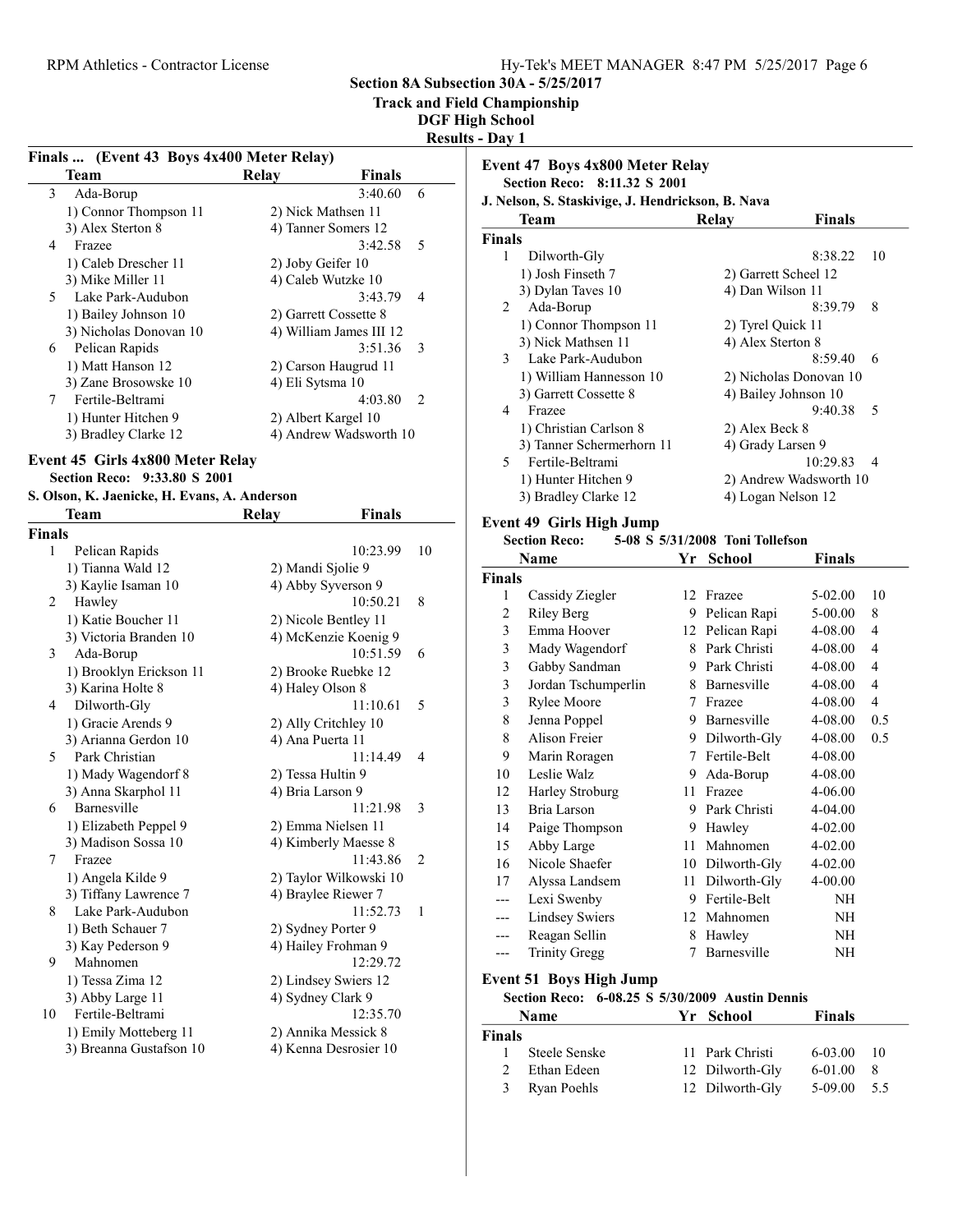Section 8A Subsection 30A - 5/25/2017

Track and Field Championship

DGF High School

| <b>Results - Day 1</b> |  |  |
|------------------------|--|--|
|                        |  |  |

|                                                                | Finals  (Event 51 Boys High Jump)                  |    |                       |               |                |  |  |  |  |
|----------------------------------------------------------------|----------------------------------------------------|----|-----------------------|---------------|----------------|--|--|--|--|
|                                                                | <b>Name</b>                                        |    | Yr School             | <b>Finals</b> |                |  |  |  |  |
| 3                                                              | Karson Gieseke                                     | 12 | Mahnomen              | 5-09.00       | 5.5            |  |  |  |  |
| 5                                                              | Joby Geifer                                        |    | 10 Frazee             | 5-09.00       | $\overline{4}$ |  |  |  |  |
| 6                                                              | Verdis Barber                                      | 9  | Ada-Borup             | 5-09.00       | 3              |  |  |  |  |
| 7                                                              | Eli Sytsma                                         |    | 10 Pelican Rapi       | 5-07.00       | 2              |  |  |  |  |
| 8                                                              | Jake Rames                                         |    | 12 Dilworth-Gly       | 5-05.00       | $\mathbf{1}$   |  |  |  |  |
| 9                                                              | Isaac Courneya                                     |    | 12 Frazee             | 5-03.00       |                |  |  |  |  |
| 10                                                             | <b>Brady Borgen</b>                                |    | 9 Ada-Borup           | 5-03.00       |                |  |  |  |  |
| $---$                                                          | Cole Miliander                                     |    | 9 Hawley              | NH            |                |  |  |  |  |
| ---                                                            | Kael Snetsinger                                    | 9  | Mahnomen              | NH            |                |  |  |  |  |
|                                                                | <b>Event 53 Girls Pole Vault</b>                   |    |                       |               |                |  |  |  |  |
| <b>Jennifer Hensel</b><br><b>Section Reco:</b><br>11-01 S 2004 |                                                    |    |                       |               |                |  |  |  |  |
|                                                                | <b>Name</b>                                        | Yr | <b>School</b>         | Finals        |                |  |  |  |  |
| <b>Finals</b>                                                  |                                                    |    |                       |               |                |  |  |  |  |
| 1                                                              | Jena Jacobson                                      |    | 12 Dilworth-Gly       | 8-04.00       | 10             |  |  |  |  |
| $\overline{2}$                                                 | Aubree Steffes                                     |    | 8 Fertile-Belt        | $7 - 10.00$   | 7              |  |  |  |  |
| $\mathfrak{2}$                                                 | Alissa Lundeen                                     | 9  | Fertile-Belt          | $7 - 10.00$   | 7              |  |  |  |  |
| $\overline{4}$                                                 | Kiersten Nelson                                    |    | 8 Dilworth-Gly        | $7 - 10.00$   | 5              |  |  |  |  |
| 5                                                              | Mackenzie Weinberger                               |    | 11 Park Christi       | 7-04.00       | 3.5            |  |  |  |  |
| 5                                                              | Tayla Dufault                                      |    | 8 Dilworth-Gly        | 7-04.00       | 3.5            |  |  |  |  |
| 7                                                              | Signe Harris                                       |    | 10 Park Christi       | $6 - 10.00$   | 2              |  |  |  |  |
| 8                                                              | <b>Tiffany Lawrence</b>                            |    | 7 Frazee              | $6 - 10.00$   | 1              |  |  |  |  |
| 9                                                              | Natalie Votova                                     |    | 10 Barnesville        | $6 - 10.00$   |                |  |  |  |  |
| 10                                                             | Eskyla Manriquez                                   |    | 8 Ada-Borup           | 6-04.00       |                |  |  |  |  |
| 11                                                             | Mackenzie Eckre                                    |    | 10 Frazee             | 6-04.00       |                |  |  |  |  |
| 12                                                             | Reise Stromstad                                    |    | 8 Fertile-Belt        | 5-10.00       |                |  |  |  |  |
| $---$                                                          | Rachel Guler                                       | 8  | Pelican Rapi          | NH            |                |  |  |  |  |
|                                                                | <b>Event 55 Boys Pole Vault</b>                    |    |                       |               |                |  |  |  |  |
|                                                                | <b>Section Reco:</b><br>14-06 S 1995               |    | <b>Chris Chandler</b> |               |                |  |  |  |  |
|                                                                | Name                                               | Yr | <b>School</b>         | <b>Finals</b> |                |  |  |  |  |
| <b>Finals</b>                                                  |                                                    |    |                       |               |                |  |  |  |  |
| 1                                                              | Garrett Scheel                                     |    | 12 Dilworth-Gly       | 12-03.00      | 10             |  |  |  |  |
| 2                                                              | <b>Trevor Dufault</b>                              | 11 | Dilworth-Gly          | 11-03.00      | 8              |  |  |  |  |
| 3                                                              | Nate Rehder                                        | 10 | Barnesville           | 10-09.00      | 6              |  |  |  |  |
| $\overline{4}$                                                 | Ben Edeen                                          |    | 9 Dilworth-Gly        | 10-09.00      | 5              |  |  |  |  |
| 5                                                              | Joey Brainard                                      | 9  | Ada-Borup             | 10-03.00      | 3.5            |  |  |  |  |
| 5                                                              | Gavin Byron                                        | 9  | Ada-Borup             | 10-03.00      | 3.5            |  |  |  |  |
| 7                                                              | Andrew Wadsworth                                   |    | 10 Fertile-Belt       | 10-03.00      | 2              |  |  |  |  |
| 8                                                              | <b>Bradley Clarke</b>                              |    | 12 Fertile-Belt       | 10-03.00      | 1              |  |  |  |  |
| 9                                                              | Gavin Haugrud                                      |    | 10 Pelican Rapi       | 9-03.00       |                |  |  |  |  |
| 9                                                              | Sylas Reinhart                                     | 9  | Ada-Borup             | 9-03.00       |                |  |  |  |  |
| 11                                                             | Kaden Hiemenz                                      | 8  | Frazee                | 9-03.00       |                |  |  |  |  |
| 12                                                             | Zane Brosowske                                     |    | 10 Pelican Rapi       | 9-03.00       |                |  |  |  |  |
| 13                                                             | Hunter Hitchen                                     | 9. | Fertile-Belt          | 8-09.00       |                |  |  |  |  |
| 14                                                             | Seth Isola                                         |    | 9 Frazee              | 8-03.00       |                |  |  |  |  |
| 15                                                             | Jayden Rutherford                                  |    | 8 Pelican Rapi        | 8-03.00       |                |  |  |  |  |
|                                                                | <b>Event 57 Girls Long Jump</b>                    |    |                       |               |                |  |  |  |  |
|                                                                | Section Reco: 18-03.25 S 5/30/2009 Analisa Huschle |    |                       |               |                |  |  |  |  |
|                                                                | Name                                               | Yr | <b>School</b>         | Finals        |                |  |  |  |  |
| <b>Finals</b><br>1                                             | Emily Schoenecker                                  |    | 7 Barnesville         | 16-05.50      | 10             |  |  |  |  |
|                                                                |                                                    |    |                       |               |                |  |  |  |  |

| 2              | Karley Motschenbacher | 9  | Park Christi       | 16-04.25 | 8              |
|----------------|-----------------------|----|--------------------|----------|----------------|
| 3              | Katherine Finseth     | 10 | Dilworth-Gly       | 16-03.50 | 6              |
| $\overline{4}$ | Maria Vetter          | 8  | Hawley             | 15-11.25 | 5              |
| 5              | Jaryn Johannsen       | 9  | Frazee             | 15-10.25 | $\overline{4}$ |
| 6              | Ella Rockstad         | 12 | Ada-Borup          | 15-08.00 | 3              |
| 7              | Jessica Weinrich      | 11 | Pelican Rapi       | 15-04.50 | $\overline{2}$ |
| 8              | Mariah McKeever       | 10 | Ada-Borup          | 15-02.25 | 1              |
| 9              | Claire Meyer          | 10 | <b>Barnesville</b> | 15-00.25 |                |
| 10             | Elora Passa           | 10 | Barnesville        | 14-07.50 |                |
| 11             | Anna Koslowsky        | 9  | Park Christi       | 14-06.00 |                |
| 12             | Larissa Seifert       | 10 | Pelican Rapi       | 14-04.25 |                |
| 13             | Ryley Paulson         | 9  | Pelican Rapi       | 14-02.50 |                |
| 14             | Tessa Zima            | 12 | Mahnomen           | 14-00.25 |                |
| 15             | Kylie Borgen          | 10 | Ada-Borup          | 13-11.50 |                |
| 16             | Arielle Capes         | 12 | Fertile-Belt       | 13-09.50 |                |
| 17             | Rachel Grande         | 11 | Lake Park-Au       | 13-07.00 |                |
| 18             | Shania Lehman         | 12 | Frazee             | 13-05.50 |                |
| 19             | Katie Groth           | 12 | Hawley             | 13-03.75 |                |
| 20             | Eve Lizotte           | 10 | Dilworth-Gly       | 13-02.75 |                |
| 20             | Abby Large            | 11 | Mahnomen           | 13-02.75 |                |
| 22             | <b>Lindsey Swiers</b> | 12 | Mahnomen           | 13-01.75 |                |
| 23             | Aleeya Verdi          | 11 | Dilworth-Gly       | 13-00.75 |                |
| 24             | Allison Lien          | 9  | Park Christi       | 13-00.50 |                |
| 25             | Aubree Swenby         | 7  | Fertile-Belt       | 12-11.75 |                |
| 26             | Brianne Huesman       | 11 | Lake Park-Au       | 12-09.50 |                |
| 26             | Kay Pederson          | 9  | Lake Park-Au       | 12-09.50 |                |
| 28             | Taylor Wilkowski      | 10 | Frazee             | 12-07.00 |                |

#### Event 59 Boys Long Jump

### Section Reco: 22-02 S 1999 Adam Stratton Name  $Yr$  School Finals Finals 1 Spencer Ewen 12 Dilworth-Gly 20-08.00 10<br>2 Jared Motschenbacher 12 Park Christi 19-11.75 8 2 19-11.75 8 Jared Motschenbacher 12 Park Christi 3 19-06.00 6 Verdis Barber 9 Ada-Borup 4 19-05.75 5 Josh Wolbeck 12 Hawley 5 Ben Beyer 12 Dilworth-Gly 19-05.50 4 6 18-09.75 3 Tanner Somers 12 Ada-Borup 7 Shawn Skjold 9 Lake Park-Au 18-09.50 2 8 William James III 12 Lake Park-Au 18-09.25 1 9 Chase Libak 10 Hawley 18-07.75 10 Jacob Morgan 9 Barnesville 18-03.75 11 Ethan Petersen 12 Hawley 18-03.00 12 Brady Winter 9 Dilworth-Gly 18-01.50 12 18-01.50 Jared Brainard 10 Ada-Borup 14 18-00.25 Isaac Janssen 9 Park Christi 15 Garrett Cossette 8 Lake Park-Au 18-00.00 16 17-10.00 Tanner Schermerhorn 11 Frazee 17 Albert Kargel 10 Fertile-Belt 17-06.75 18 Cole Fleisher 9 Frazee 17-06.50 19 Izaiah Asher 10 Mahnomen 17-01.50<br>20 Kaden Hiemenz 8 Frazee 16-08.50 20 Kaden Hiemenz 8 Frazee 16-08.50 21 William Bly 10 Mahnomen 16-08.00 22 Jonah Steffl 9 Mahnomen 15-09.50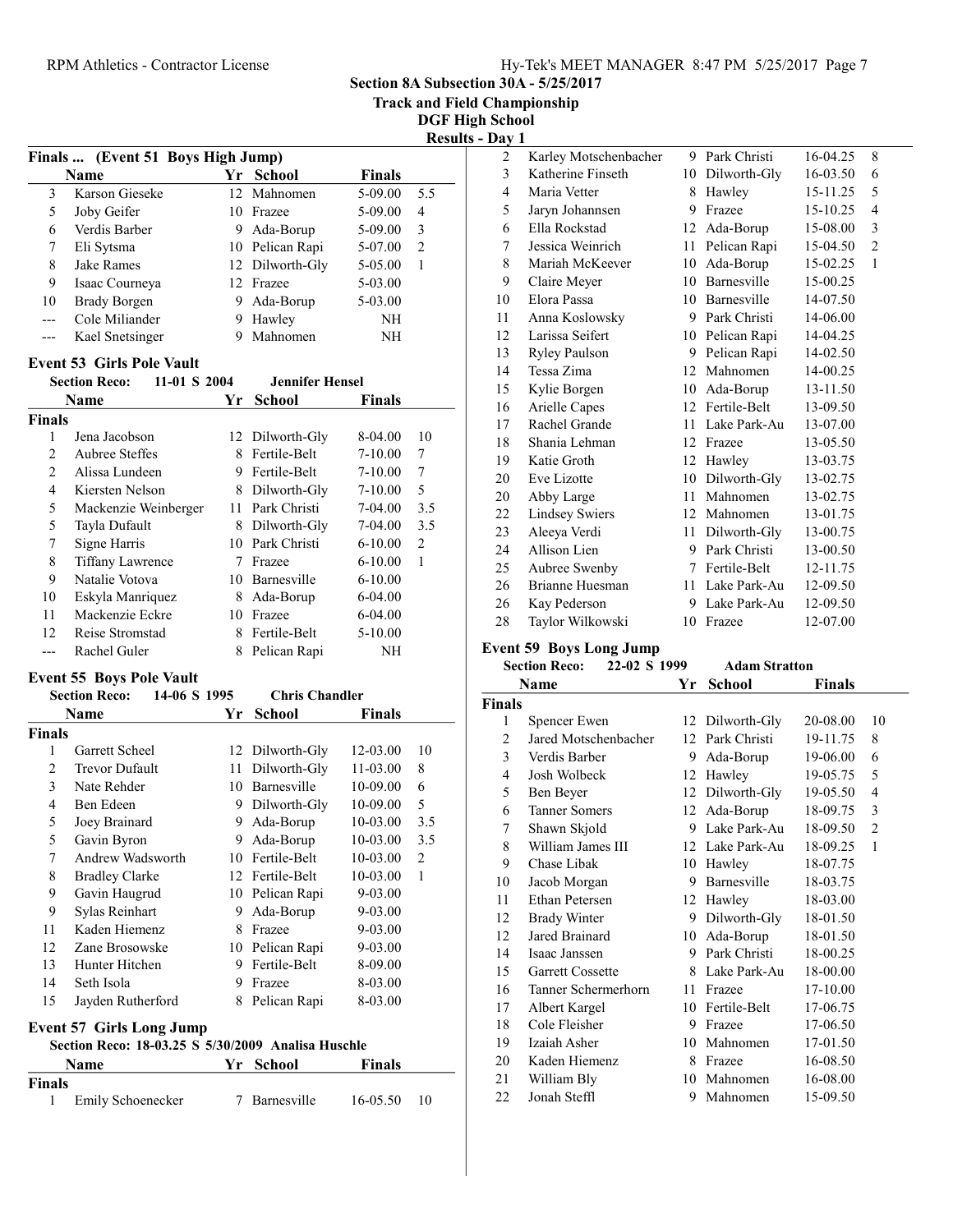Section 8A Subsection 30A - 5/25/2017

Track and Field Championship

DGF High School Results - Day 1

|                |                                                    |    |                                |               | ****           |
|----------------|----------------------------------------------------|----|--------------------------------|---------------|----------------|
|                | <b>Event 61 Girls Triple Jump</b>                  |    |                                |               |                |
|                | Section Reco: 38-06.25 S 5/30/2009 Analisa Huschle |    |                                |               |                |
|                | <b>Name</b>                                        |    | Yr School                      | <b>Finals</b> |                |
| <b>Finals</b>  |                                                    |    |                                |               |                |
| 1              | Paige Ziegler                                      | 9  | Frazee                         | 35-06.00      | 10             |
| $\overline{2}$ | Katherine Finseth                                  |    | 10 Dilworth-Gly                | 33-02.25      | 8              |
| 3              | Karley Motschenbacher                              |    | 9 Park Christi                 | 33-02.00      | 6              |
| $\overline{4}$ | Jordan Tschumperlin                                |    | 8 Barnesville                  | 32-11.00      | 5              |
| 5              | <b>Baylie Narum</b>                                | 11 | Dilworth-Gly                   | 32-09.75      | 4              |
| 6              | Samantha Passa                                     | 8  | Barnesville                    | 31-06.50      | 3              |
| 7              | Anna Skarphol                                      | 11 | Park Christi                   | 30-09.50      | $\overline{c}$ |
| 8              | <b>Grace Rames</b>                                 |    | 10 Dilworth-Gly                | 30-05.50      | 1              |
| 9              | Hailey Ellingson                                   |    | 12 Frazee                      | 29-07.75      |                |
| 10             | Claire Meyer                                       | 10 | Barnesville                    | 28-11.25      |                |
| 11             | Haley Olson                                        |    | 8 Ada-Borup                    | 28-11.00      |                |
| 12             | Emma Hoover                                        |    | 12 Pelican Rapi                | 28-05.75      |                |
| 13             | <b>Autumn Patterson</b>                            | 8  | Fertile-Belt                   | 26-09.25      |                |
| 14             | Aubree Swenby                                      | 7  | Fertile-Belt                   | 26-02.50      |                |
| 15             | Ava Stene                                          | 7  | Fertile-Belt                   | 25-05.50      |                |
|                | <b>Event 63 Boys Triple Jump</b>                   |    |                                |               |                |
|                | Section Reco: 44-05.50 S 2000                      |    | <b>Andrew Aakre</b>            |               |                |
|                | Name                                               | Yr | <b>School</b><br><b>Finals</b> |               |                |
| <b>Finals</b>  |                                                    |    |                                |               |                |
| 1              | Albert Kargel                                      |    | 10 Fertile-Belt                | 40-03.25      | 10             |
| $\overline{2}$ | <b>Jake Rames</b>                                  |    | 12 Dilworth-Gly                | 40-01.25      | 8              |
| 3              | Spencer Ewen                                       |    | 12 Dilworth-Gly                | 39-11.25      | 6              |
| $\overline{4}$ | Connor Thompson                                    |    | 11 Ada-Borup                   | 39-07.50      | 5              |
| 5              | Jared Motschenbacher                               |    | 12 Park Christi                | 39-01.00      | 4              |
| 6              | Mike Miller                                        | 11 | Frazee                         | 38-07.50      | 3              |
| 7              | Cole Fleisher                                      | 9  | Frazee                         | 37-05.25      | $\overline{c}$ |
| 8              | Nick Mathsen                                       | 11 | Ada-Borup                      | 37-00.75      | $\mathbf{1}$   |
| 9              | Peyton Schwehr                                     |    | 10 Dilworth-Gly                | 36-03.50      |                |
| 10             | William Bly                                        |    | 10 Mahnomen                    | 35-07.00      |                |
| 11             | Zane Brosowske                                     |    | 10 Pelican Rapi                | 35-01.00      |                |
| 12             | Gavin Haugrud                                      | 10 | Pelican Rapi                   | 34-04.00      |                |
| 13             | Evan Borgen                                        | 11 | Ada-Borup                      | 33-05.50      |                |
| 14             | Isaiah Horgeshimer                                 | 11 | Fertile-Belt                   | 33-04.00      |                |

# Event 65 Girls Discus Throw

|               | 147-04 S 1990<br><b>Section Reco:</b> |     | Krista Wavra    |               |                |
|---------------|---------------------------------------|-----|-----------------|---------------|----------------|
|               | <b>Name</b>                           | Yr. | School          | <b>Finals</b> |                |
| <b>Finals</b> |                                       |     |                 |               |                |
|               | Grace Steichen                        |     | 11 Dilworth-Gly | 100-08        | 10             |
| 2             | Brooklyn Erickson                     | 11. | Ada-Borup       | 93-06         | 8              |
| 3             | Hailey Ellingson                      |     | 12 Frazee       | $92 - 06$     | 6              |
| 4             | <b>Bailey Halland</b>                 | 11. | Hawley          | $90 - 10$     | 5              |
| 5             | Elora Passa                           | 10. | Barnesville     | $90 - 04$     | 4              |
| 6             | Adriana Torres                        |     | 10 Pelican Rapi | 89-09         | 3              |
| 7             | Allyson Kangas                        | 11  | Park Christi    | 88-06         | $\overline{2}$ |
| 8             | <b>Brooke Ruebke</b>                  | 12  | Ada-Borup       | 86-02         | 1              |
| 9             | Tessa Herman                          | 10  | Barnesville     | 84-03         |                |
| 10            | Kya Anderson                          |     | Barnesville     | 83-04         |                |

15 33-00.50 Kael Snetsinger 9 Mahnomen

| va, 1 |                   |     |                 |           |
|-------|-------------------|-----|-----------------|-----------|
| 11    | Allison Lien      | 9   | Park Christi    | $82 - 10$ |
| 12    | Liz Reich         |     | 10 Mahnomen     | 79-02     |
| 13    | Olivia Erickson   | 10. | Frazee          | 78-03     |
| 14    | Rachel Lynnes     |     | 11 Pelican Rapi | 77-01     |
| 15    | Emma Hellerud     | 7   | Dilworth-Gly    | 75-09     |
| 16    | Bailey Sip        |     | 12 Ada-Borup    | $72 - 11$ |
| 17    | Lexi Swenby       | 9   | Fertile-Belt    | $71-01$   |
| 18    | Jocylin Cyr       |     | 10 Dilworth-Gly | 70-03     |
| 19    | Casey Kremke      |     | 10 Park Christi | 70-01     |
| 20    | Mackenzie Lampton |     | 10 Mahnomen     | 68-05     |
| 21    | Maizey Gilbert    |     | 11 Hawley       | 68-01     |
| 22    | Cassidy Nelson    | 11  | Frazee          | 63-06     |
| 23    | Breanna Warren    | 11  | Mahnomen        | 62-08     |
| 24    | Mckenzie Groth    |     | 12 Hawley       | 54-09     |

|               | <b>Section Reco:</b><br>166-00 S 2004 |    | <b>Jerry Netland</b> |           |                |
|---------------|---------------------------------------|----|----------------------|-----------|----------------|
|               | Name                                  | Yr | <b>School</b>        | Finals    |                |
| <b>Finals</b> |                                       |    |                      |           |                |
| 1             | <b>Bryce Anderson</b>                 | 10 | Dilworth-Gly         | 129-04    | 10             |
| 2             | Zach Ellingson                        | 12 | Hawley               | 127-01    | 8              |
| 3             | Mason Miller                          | 9  | Ada-Borup            | 127-00    | 6              |
| 4             | <b>Trevor Dufault</b>                 | 11 | Dilworth-Gly         | 124-01    | 5              |
| 5             | Hunter Macziewski                     | 11 | Dilworth-Gly         | 122-10    | $\overline{4}$ |
| 6             | Sam Visser                            | 11 | Ada-Borup            | 120-03    | 3              |
| 7             | <b>Anthony Santos</b>                 | 12 | Frazee               | 114-11    | $\overline{2}$ |
| 8             | Johnny Kletch                         | 11 | Barnesville          | 112-10    | $\mathbf{1}$   |
| 9             | Hunter Zenzen                         |    | 9 Barnesville        | 111-09    |                |
| 10            | Daniel Snetsinger                     |    | 11 Mahnomen          | 107-06    |                |
| 11            | Carson Haugrud                        | 11 | Pelican Rapi         | 107-00    |                |
| 12            | <b>Vincent Helmers</b>                | 10 | Frazee               | 103-05    |                |
| 13            | <b>Trevor Rennecke</b>                | 12 | Hawley               | 96-00     |                |
| 14            | Thomas Koslowsky                      | 11 | Park Christi         | 95-07     |                |
| 15            | Sam Harrison                          | 11 | Hawley               | $91 - 10$ |                |
| 16            | Andre Nelson                          |    | 9 Park Christi       | $90 - 04$ |                |
| 17            | Charlton Wake                         | 12 | Frazee               | 89-11     |                |
| 18            | Noah Ballard                          |    | 9 Pelican Rapi       | 86-09     |                |
| 19            | Tyler Hoven                           | 12 | Ada-Borup            | 86-08     |                |
| 20            | Obedt Franco                          | 9  | Pelican Rapi         | 82-04     |                |
| 21            | Cameron Hoff                          | 10 | Park Christi         | 81-09     |                |
| 22            | <b>Tyler Stage</b>                    | 11 | Barnesville          | 81-03     |                |
| 23            | Isaiah Horgeshimer                    | 11 | Fertile-Belt         | 78-11     |                |
| 24            | Jacob Beaudine-Schlick                | 9  | Lake Park-Au         | 77-01     |                |
| 25            | Mathew Wierschke                      | 10 | Mahnomen             | $76-10$   |                |

# Event 69 Girls Shot Put

27 Anthony Lage<br>28 Jakob Braun

| Section Reco: 43-06.50 S 2000 |                 |  | <b>Amy Netland</b> |                    |  |
|-------------------------------|-----------------|--|--------------------|--------------------|--|
|                               | Name            |  | Yr School          | Finals             |  |
| <b>Finals</b>                 |                 |  |                    |                    |  |
| $\mathbf{L}$                  | Allyson Kangas  |  | 11 Park Christi    | 35-08.75 10        |  |
|                               | Grace Steichen  |  | 11 Dilworth-Gly    | 31-08.00           |  |
| $\mathbf{R}$                  | Olivia Erickson |  | 10 Frazee          | $31-07.75 \quad 6$ |  |

26 Jeremy Londo 9 Mahnomen 75-04<br>27 Anthony Lage 12 Lake Park-Au 74-03

28 Jakob Braun 12 Fertile-Belt 73-10